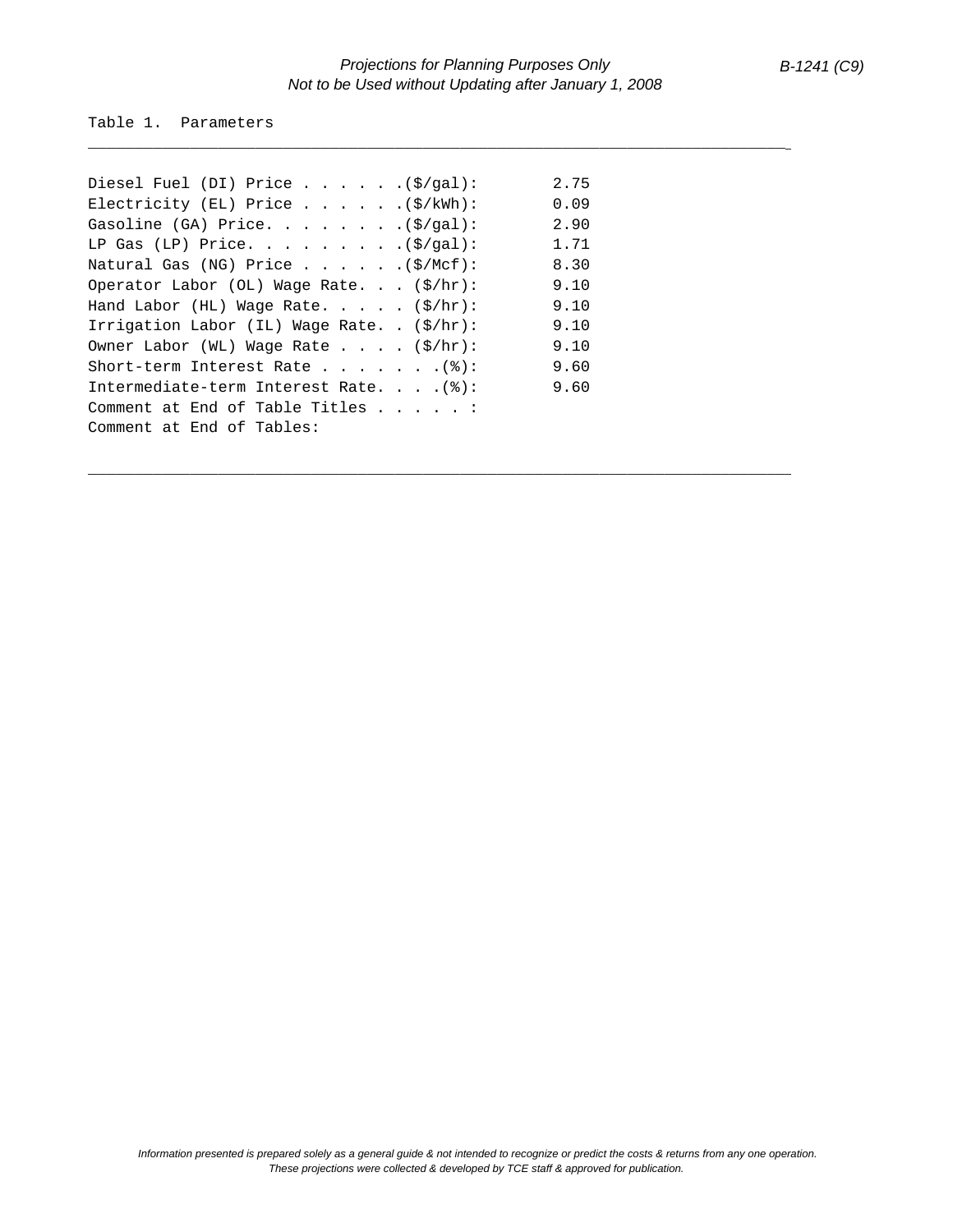## Table 2. Self-Propelled Machines

|        |              |           |        |      | FUEL  |       |       |           |      |       |        |         |
|--------|--------------|-----------|--------|------|-------|-------|-------|-----------|------|-------|--------|---------|
| RECORD |              |           | PERF   | FUEL | CONS  | LABOR | LABOR | PURCHASE  | SV   | R&M   | USEFUL | ANNUAL  |
| NUM    | ITEM NAME    | SIZE      | RATE   | TYPE | RATE  | TYPE  | MULT  | PRICE     | RATE | RATE  | LIFE   | USE     |
| 2      | combine      | 25 feet   | 0.1940 | DI   | 5.90  | OL    | 1.00  | 174000.00 | 0.00 | 80.00 | 7.00   | 250.00  |
|        | Pickup Truck | $1/2$ ton | 0.0067 | GA   | 15.00 | OL    | 0.00  | 25000.00  | 5.00 | 80.00 | 7.00   | 1500.00 |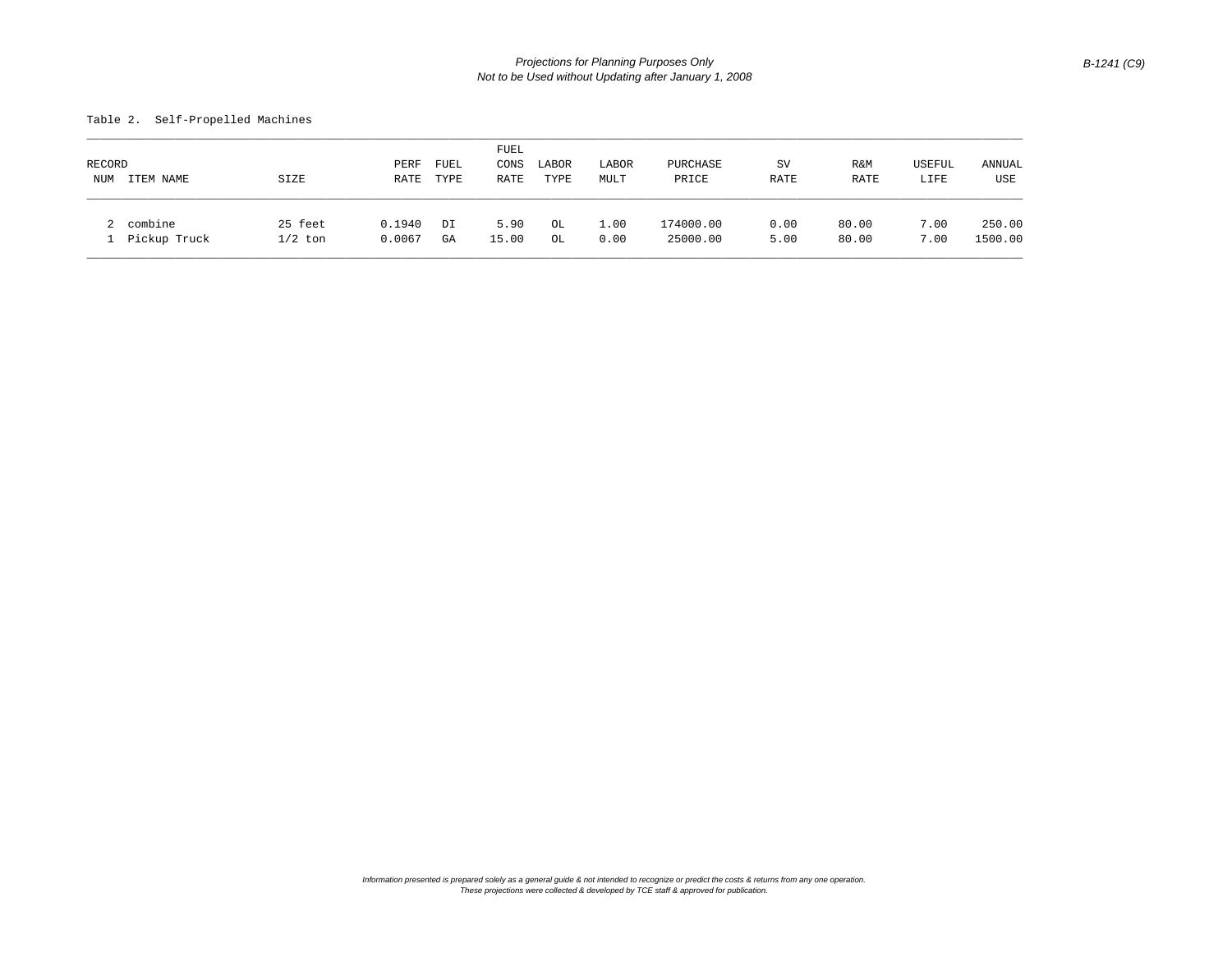Table 3. Tractors

|                       |           |      |      | FUEL  |       |          |           |      |        |        |            |
|-----------------------|-----------|------|------|-------|-------|----------|-----------|------|--------|--------|------------|
| <b>FUEL</b><br>RECORD |           |      | CONS | LABOR | LABOR | PURCHASE | SV        | R&M  | USEFUL | ANNUAL |            |
| <b>NUM</b>            | ITEM NAME | SIZE | TYPE | RATE  | TYPE  | MULT     | PRICE     | RATE | RATE   | LIFE   | <b>USE</b> |
|                       |           |      |      |       |       |          |           |      |        |        |            |
|                       | Tractor   | 100  | DI   | 5.40  | OL    | 1.25     | 43100.00  | 5.0  | 70.00  | 7.00   | 800.00     |
| 2                     | Tractor   | 125  | DI   | 6.69  | OL    | 1.25     | 57700.00  | 5.0  | 70.00  | 7.00   | 800.00     |
| 3                     | Tractor   | 150  | DI   | 7.72  | OL    | 1.25     | 67800.00  | 5.0  | 70.00  | 7.00   | 800.00     |
| 4                     | Tractor   | 180  | DI   | 9.78  | OL    | 1.25     | 67902.00  | 5.0  | 70.00  | 7.00   | 800.00     |
| 5.                    | Tractor   | 200  | DI   | 10.50 | OL    | 1.25     | 77398.00  | 5.0  | 70.00  | 7.00   | 800.00     |
| 6                     | Tractor   | 225  | DI   | 11.75 | OL    | 1.25     | 108000.00 | 5.0  | 70.00  | 7.00   | 800.00     |
|                       | Tractor   | 30   | DI   | 2.57  | OL    | 1.25     | 10000.00  | 5.0  | 75.00  | 5.00   | 300.00     |
| 8                     | Tractor   | 70   | DI   | 3.86  | OL    | 1.25     | 22264.00  | 5.0  | 75.00  | 7.00   | 600.00     |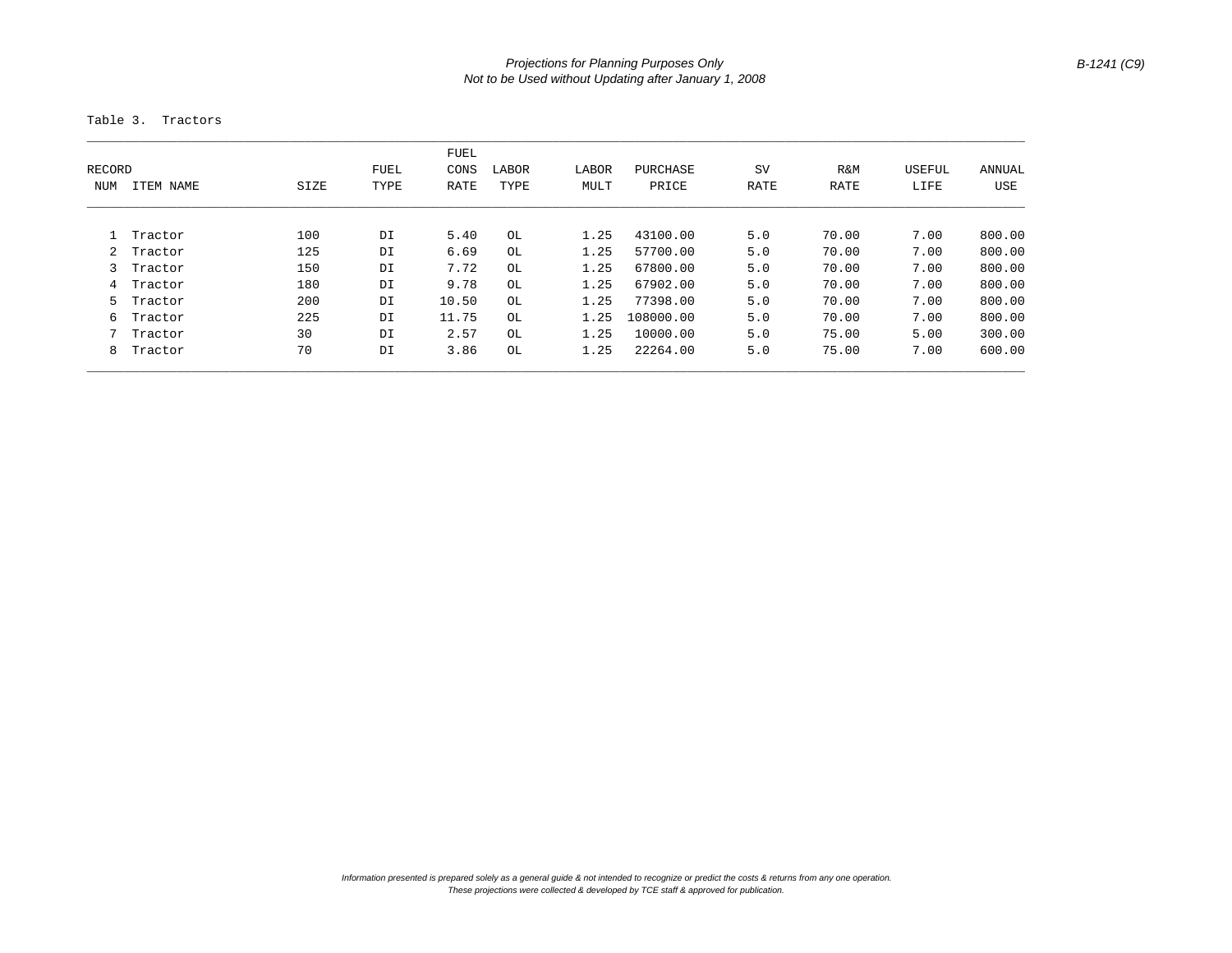Table 4. Implements

| RECORD |                    |         | PERF   | TRAC           | TRAC | FUEL | LABOR | ADD   | PURCHASE | SV    | R&M   | USEFUL | ANNUAL |
|--------|--------------------|---------|--------|----------------|------|------|-------|-------|----------|-------|-------|--------|--------|
| NUM    | ITEM NAME          | SIZE    | RATE   | NUM            | MULT | MULT | TYPE  | LABOR | PRICE    | RATE  | RATE  | LIFE   | USE    |
|        | 1 Disk Tandem 18'  | 18 feet | 0.1818 | 8              | 1.00 | 1.00 | OL    | 1.20  | 10000.00 | 5.00  | 85.00 | 7.00   | 160.00 |
|        | 2 Disk Tandem 22'  | 22 feet | 0.1174 | 3              | 1.00 | 1.00 | OL    | 1.20  | 16750.00 | 5.00  | 85.00 | 5.00   | 200.00 |
|        | 3 Drill            |         | 0.2387 | 3              | 1.00 | 1.00 | OL    | 1.20  | 4200.00  | 5.00  | 75.00 | 7.00   | 80.00  |
|        | 4 Field Cultivator | 29 feet | 0.0722 |                | 1.00 | 1.00 | OL.   | 1.00  | 9590.00  | 5.00  | 70.00 | 7.00   | 200.00 |
|        | 5 Land Plane       | large   | 0.1410 | 5.             | 1.00 | 1.00 | OL.   | 1.00  | 10530.00 | 5.00  | 75.00 | 7.00   | 200.00 |
| 9.     | Levee Box T-A      |         | 0.0000 | 8              | 0.00 | 0.00 |       | 0.00  | 19.00    | 15.00 | 70.00 | 7.00   | 1.00   |
| ნ.     | Levee Plow         |         | 0.1547 | $\overline{4}$ | 1.00 | 1.00 | OL    | 1.00  | 3800.00  | 5.00  | 80.00 | 5.00   | 270.00 |
|        | 7 Offset           | light   | 0.2366 | 8              | 1.00 | 1.00 | OL    | 1.00  | 6000.00  | 5.00  | 80.00 | 7.00   | 160.00 |
|        | 8 Spike T Harrow   |         | 0.0694 | 8              | 1.00 | 1.00 | OL    | 1.00  | 900.00   | 5.00  | 85.00 | 7.00   | 140.00 |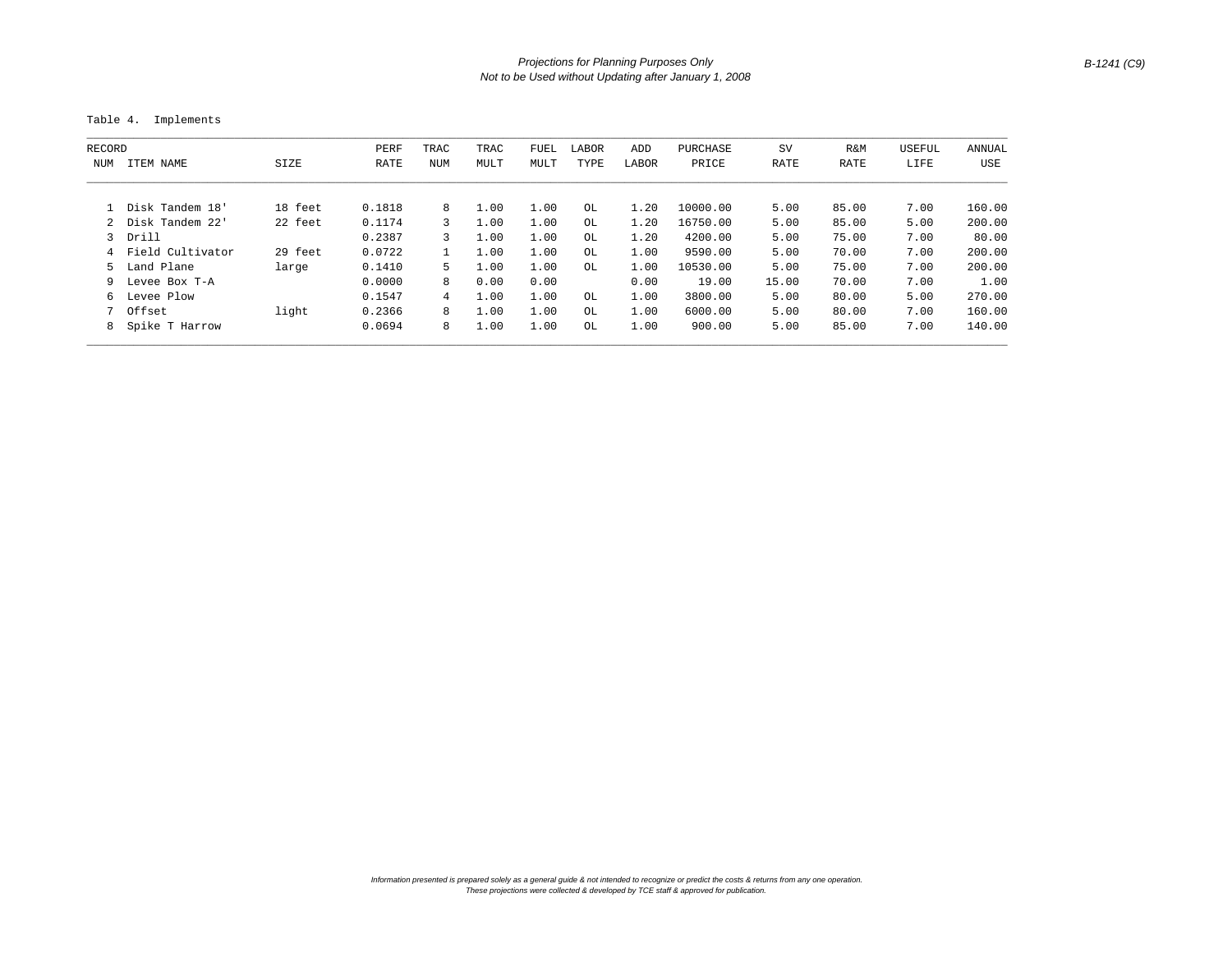## *Projections for Planning Purposes Only B-1241 (C9) Not to be Used without Updating after January 1, 2008*

Table 5. Operating Inputs

| RECORD     |                              |      |        | COST |                |  |
|------------|------------------------------|------|--------|------|----------------|--|
|            | NUM ITEM NAME                | UNIT | PRICE  |      | YIELD? COMMENT |  |
|            |                              |      |        |      |                |  |
| custom     |                              |      |        |      |                |  |
|            | 5 air fer pre - e            | appl | 9.36   |      |                |  |
|            | 2 air fer top 1 - lib.       | appl | 7.23   |      |                |  |
|            | 3 air fer top2 - east        | acre | 6.11   |      |                |  |
|            | 4 air fert - librice         | appl | 6.55   |      |                |  |
|            | 6 air fert pre - lib.        | acre | 6.55   |      |                |  |
|            | 1 air fert top1 - east       | appl | 7.07   |      |                |  |
| 7          | air fung. - librice          | appl | 6.00   |      |                |  |
| 8          | air herb - east              | appl | 6.33   |      |                |  |
| 9          | air herb - libsoyb           | appl | 6.00   |      |                |  |
|            | 10 air herb 1 - librice appl |      | 6.55   |      |                |  |
|            | 13 air insec - soybean       | appl | 5.25   |      |                |  |
|            | 11 $air$ insec 1 - east      | appl | 4.88   |      |                |  |
|            | 12 air insec 2 - east        | appl | 5.00   |      |                |  |
|            | 14 air seed - east           | appl | 5.89   |      |                |  |
|            | 17 custom hauling            | cwt. | 0.30   |      |                |  |
|            | 18 drying - east             | cwt. | 1.00   |      |                |  |
|            | 19 drying - soybeans         | bu.  | 0.50   |      |                |  |
|            | 50 fert - first topdres      | acre | 7.07   |      |                |  |
|            | 52 fert- 2nd topdress        | acre | 6.11   |      |                |  |
|            | 48 fert-preplant             | acre | 9.36   |      |                |  |
|            | 15 ground fert - libert      | acre | 4.50   |      |                |  |
|            | 16 ground spr - soybean      | acre | 3.75   |      |                |  |
|            | 20 haul - soybeans           | bu.  | 0.20   |      |                |  |
|            | 49 herbicide                 | acre | 6.33   |      |                |  |
|            | 53 ins - 2nd applic          | acre | 5.00   |      |                |  |
|            | 51 ins - first applicat      | acre | 4.88   |      |                |  |
|            | 41 sales commision           | cwt  | 0.08   |      |                |  |
| 47         | seeding                      | acre | 5.89   |      |                |  |
|            | 21 survey levees             | acre | 3.00   |      |                |  |
| fertilizer |                              |      |        |      |                |  |
|            | 44 2nd topdress 46-0-0       | lbs. | 0.24   |      |                |  |
|            | 43 First Topdres 80-0-0      | lb.  | 0.32   |      |                |  |
|            | 31 nitrogen - east           | lb.  | 0.60   |      |                |  |
|            | 32 nitrogen - liberty        | lb.  | 0.60   |      |                |  |
|            | 33 phosphate                 | lb.  | 0.60   |      |                |  |
|            | 34 potash                    | lb.  | 0.24   |      |                |  |
|            | 42 Pre-Plant 62-40-20        | lbs  | 0.35   |      |                |  |
| fungicide  |                              |      |        |      |                |  |
|            | 22 fungicide - tilt          | oz.  | 1.89   |      |                |  |
|            | harvest aid                  |      |        |      |                |  |
|            | 40 surfactant - soybean acre |      | 0.60   |      |                |  |
| herbicide  |                              |      |        |      |                |  |
|            | 24 blazer                    | pt.  | 8.00   |      |                |  |
|            | 26 herb arroso-east          | appl | 25.00  |      |                |  |
|            | 25 herbicide-soybeans        | pint | 9.95   |      |                |  |
|            | 35 roundup                   | qt.  | 11.25  |      |                |  |
|            | insecticide                  |      |        |      |                |  |
|            | 28 ambush - insect.          | gall | 105.00 |      |                |  |
| 29         | furadan - insect.            | lb.  | 0.80   |      |                |  |
|            | 23 furadan-3G - east         | acre | 10.80  |      |                |  |
|            | 27 insec - 7xlrplus          | qt   | 8.00   |      |                |  |
|            | 55 insecticide               | acre | 10.00  |      |                |  |
|            | 45 karate                    | acre | 10.80  |      |                |  |
| 30         | methyl parathion             | acre | 1.25   |      |                |  |
|            | 46 methyl parathion          | acre | 1.25   |      |                |  |
|            | Irrigation                   |      |        |      |                |  |
| 56         | irrigation labor             | acre | 9.00   |      |                |  |
| 54         | water                        | acre | 45.00  |      |                |  |
| seed       |                              |      |        |      |                |  |
|            | 37 seed, rice                | cwt  | 26.00  |      |                |  |
| 36         | seed, rice - east            | cwt  | 26.00  |      |                |  |
| 38         | seed, soybean                | lb.  | 0.37   |      |                |  |
| 39         | seed, soybean rr             | lb   | 0.52   |      |                |  |
|            |                              |      |        |      |                |  |

Information presented is prepared solely as a general guide & not intended to recognize or predict the costs & returns from any one operation.<br>These projections were collected & developed by TCE staff & approved for public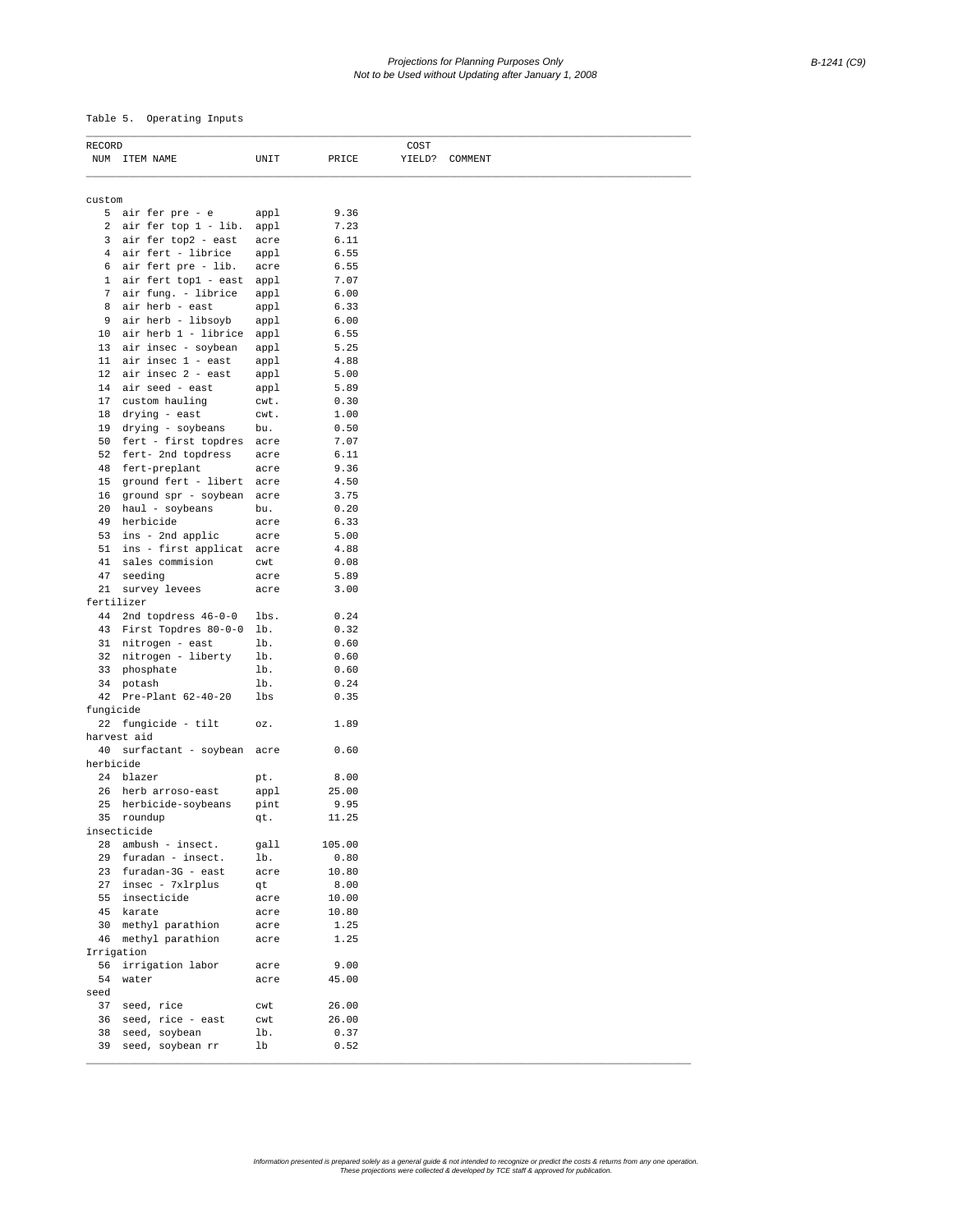Table 6. Other Durable Inputs

| RECORD<br>NUM | ITEM NAME  | UNIT | FUEL<br>TYPE | FUEL<br>CONS<br>RATE | R&M<br>COST | LABOR<br>TYPE | LABOR<br>USE | FIXED<br>COST<br>/UNIT | FIXED<br>COST<br>/ACRE | COMMENT |
|---------------|------------|------|--------------|----------------------|-------------|---------------|--------------|------------------------|------------------------|---------|
|               | Irrigation | AcIn | ΝG           | 1,0000               | 2.030       | IL            | 0.0640       | 0.000                  | 33.60                  |         |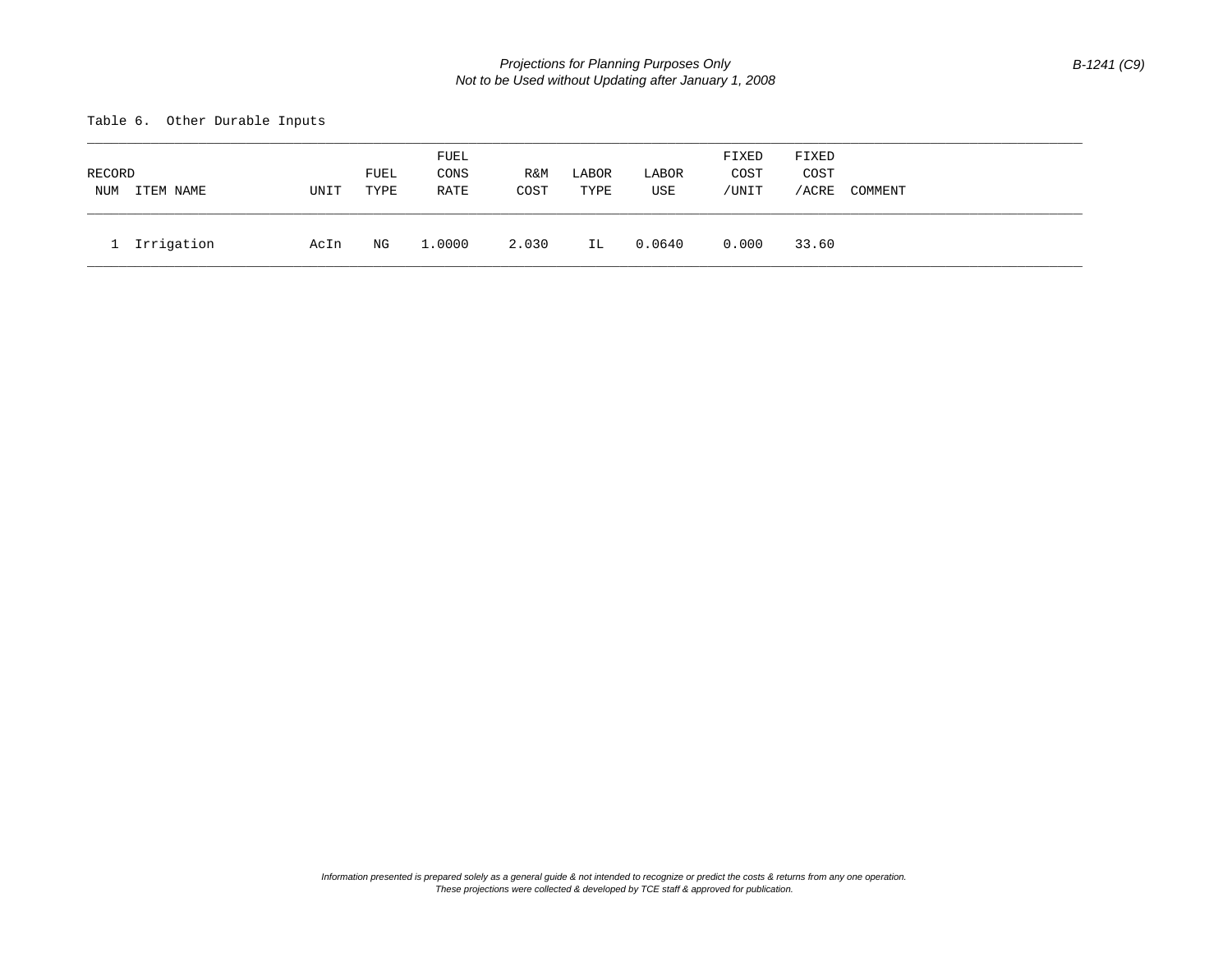Table 7. Operating Input Categories \_\_\_\_\_\_\_\_\_\_\_\_\_\_\_\_\_\_\_\_\_\_\_\_\_\_\_\_\_\_\_\_\_\_\_\_\_

\_\_\_\_\_\_\_\_\_\_\_\_\_\_\_\_\_\_\_\_\_\_\_\_\_\_\_\_\_\_\_\_\_\_\_\_\_

\_\_\_\_\_\_\_\_\_\_\_\_\_\_\_\_\_\_\_\_\_\_\_\_\_\_\_\_\_\_\_\_\_\_\_\_\_

RECORD

NUM ITEM NAME

10

- 1 crop insurance
- 2 custom
- 3 feed
- 4 fertilizer
- 5 fungicide
- 6 harvest aid
- 7 herbicide
- 8 insecticide
- 11 Irrigation
- 9 seed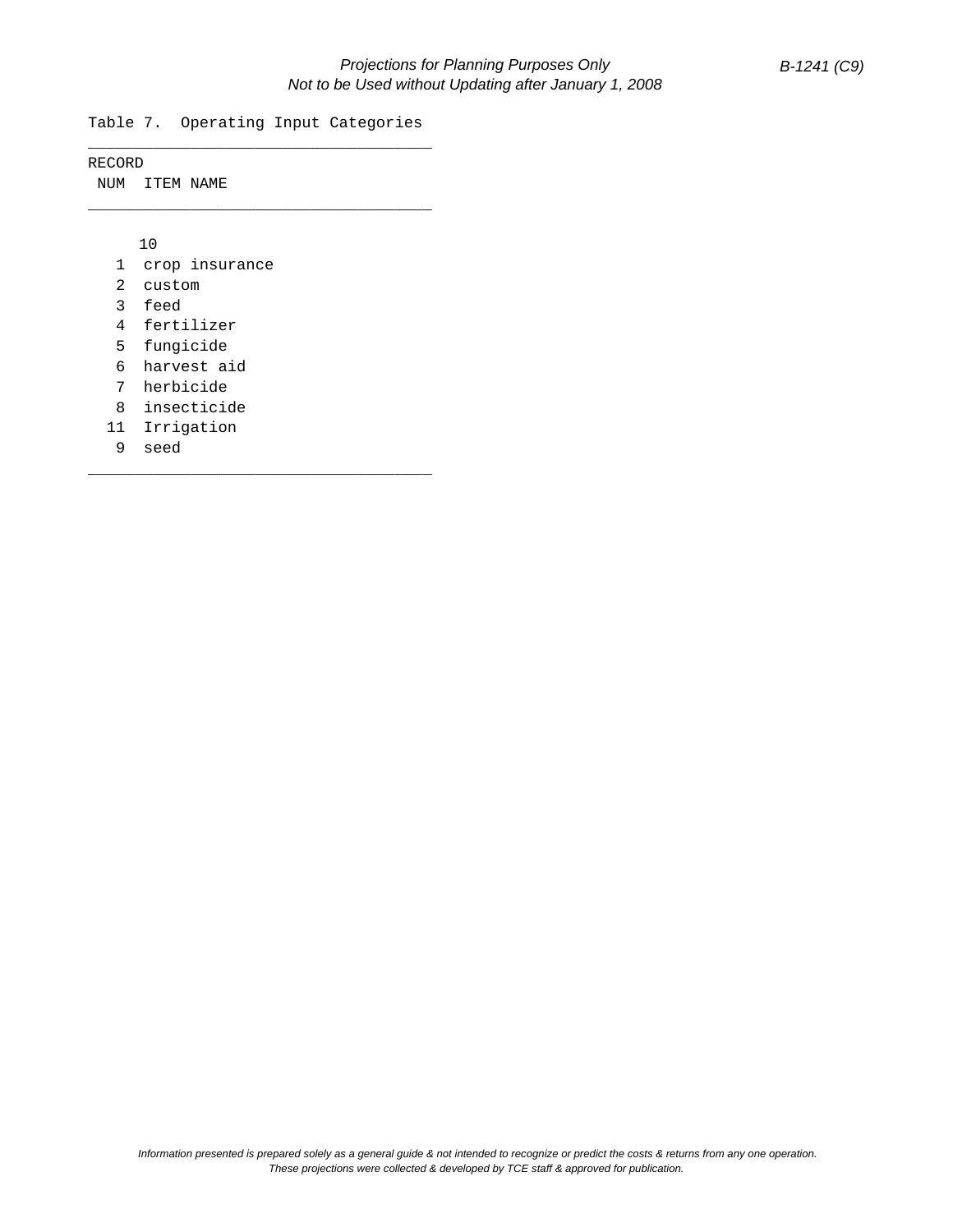## *Projections for Planning Purposes Only B-1241 (C9) Not to be Used without Updating after January 1, 2008*

Table 8. Products

| RECORD     |                          |      | -PRICES- |          |      |                |      |         |             |  |  |
|------------|--------------------------|------|----------|----------|------|----------------|------|---------|-------------|--|--|
| <b>NUM</b> | ITEM NAME                | UNIT | BUDGET   | CONTRACT | LOAN | <b>FUTURES</b> | HIGH | AVERAGE | LOW COMMENT |  |  |
|            | rice 1st crop - loan cwt |      | 6.90     | 0.00     | 0.00 | 0.00           | 0.00 | 0.00    | 0.00        |  |  |
|            | 2 rice 2nd crop - loan   | cwt  | 6.90     | 0.00     | 0.00 | 0.00           | 0.00 | 0.00    | 0.00        |  |  |
| 3          | rice premium             | cwt  | 3.50     | 0.00     | 0.00 | 0.00           | 0.00 | 0.00    | 0.00        |  |  |
| 4          | soybeans                 | bu.  | 9.00     | 0.00     | 0.00 | 0.00           | 0.00 | 0.00    | 0.00        |  |  |